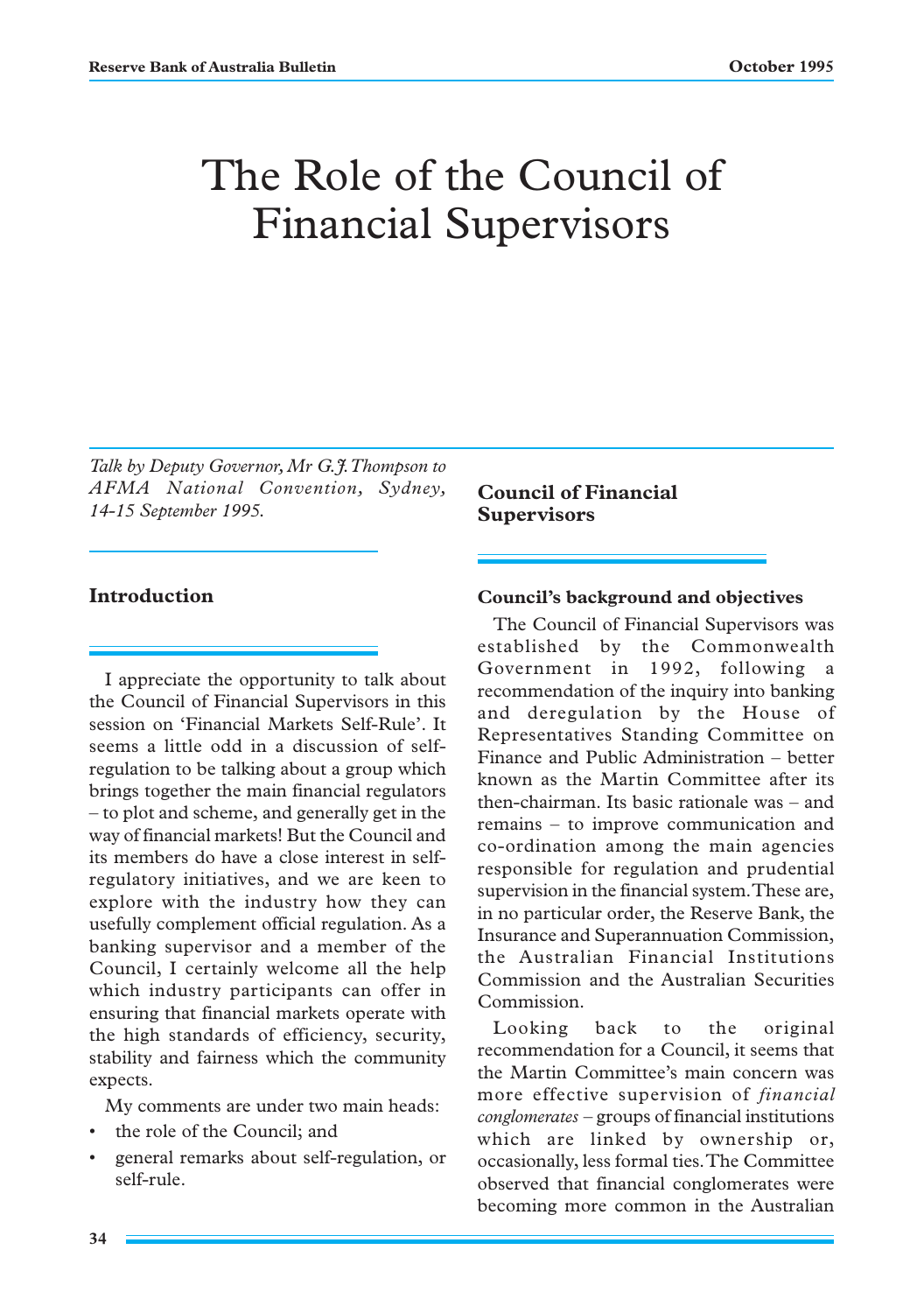financial system and that they posed particular supervisory challenges. In particular, since the various component institutions of a conglomerate are usually supervised by different agencies and the health of one constituent entity cannot realistically be considered independently of the others, it is important that there be effective communication between the agencies. There need also to be safeguards against doublecounting of capital between members of the group, precautions against complex structures which could disguise true financial positions, and so on.

A second reason to get supervisors talking to each other in a Council is the trend for traditional *boundaries* between financial products, and the services offered by different groups of financial institutions, to be less clear than they used to be. This trend raises questions about whether current regulatory requirements, for institutional groups and/or product types, need to be harmonised in the interests of equitable treatment for providers and simplicity for consumers of financial services.

I think the Martin Committee also had in mind that a Council would be helpful in responding to *financial crises.* As our financial markets and institutions are becoming more intertwined – even leaving aside the spread of conglomerates – the potential has grown for a disturbance in one segment to be felt widely elsewhere in the system. To respond to crises and anticipate their secondary effects we need ways of ensuring regulatory co-operation and, at times, co-ordinated action.

Over the past three years the Council has become a flexible, low-cost, effective vehicle for identifying and addressing these sorts of issues. More mundanely, it is helping to promote the member agencies' understanding of trends and problems across the financial system as a whole. It meets three or four times a year, reports to the Treasurer (through the Parliamentary Secretary to the Treasurer) and publishes an Annual Report.

I don't want to give the impression that the regulatory agencies never spoke to each other before the Council arrived. They did. What the Council has added is a regular forum for *multilateral* discussion of systemic issues, and other matters which run beyond the interests of one or two agencies. As a byproduct, bilateral contacts have also been strengthened.

Having outlined what it *is*, I should also make clear what the Council is *not*. It is not a statutory body, and it has no formal supervisory or other powers in its own right. It is not, in any sense, a mega-regulator or 'super-supervisor' and its formation has not altered the existing legal powers and responsibilities of its members.

## **Council's activities**

Discussions at Council over the past three years have ranged widely, including the lessons from Barings, the best way of organising supervision of friendly societies, the pros and cons of more integrated ombudsman arrangements in the financial system, and arrangements for disclosure of counterparties in transactions arranged by funds managers. Its most substantive work has been in the following four areas.

#### *Sharing information*

A prerequisite for effective co-operation is that the various regulators be able to exchange information which is, for the most part, provided to them confidentially by market participants. Council has identified a number of legislative impediments to such information-sharing and is now seeking to have these removed. Pending the necessary amendments to legislation, it has agreed on interim working guidelines for the exchange of information.

#### *Financial conglomerates*

Council has also agreed on broad guidelines for cooperation among the supervisors of institutions which are linked in a financial conglomerate. These refer, *inter alia,* to the sharing of information and to handling financial difficulties within the group. In case of serious problems the supervisor of the parent (or largest) entity would co-ordinate a response – that is, take on in these circumstances something of a 'lead regulator' role.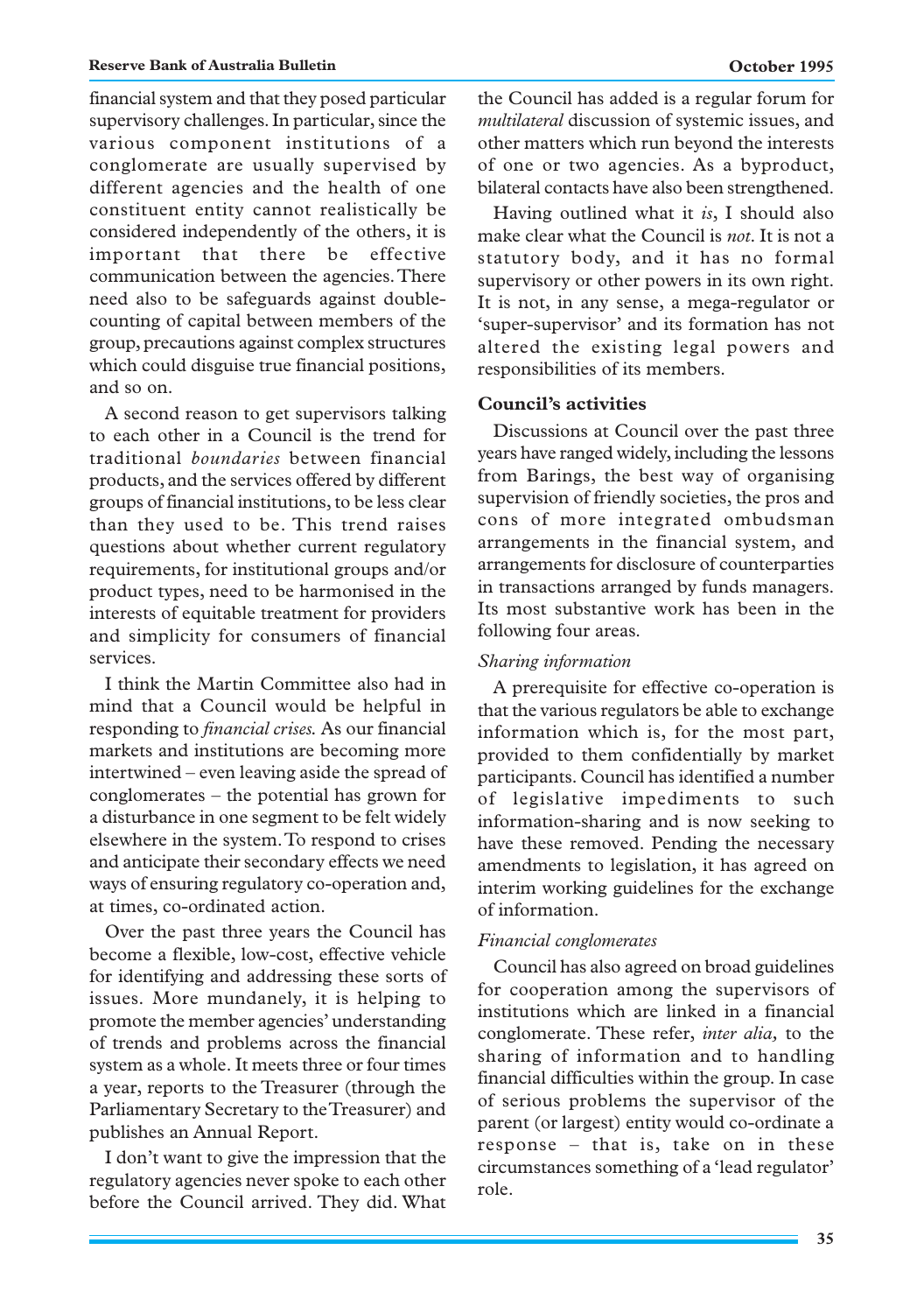Another important issue currently occupying the Council is the merits (and otherwise) of special purpose holding companies at the head of conglomerates, and the supervisory arrangements which should apply to such companies.

The Council is not yet convinced of the need for formal 'lead regulator' arrangements which have been adopted for conglomerates in some other countries. On this and other issues, such as ways of assessing capital adequacy at group level, Council has been keeping in close touch with the work of the Tripartite Group – an international committee of banking, securities and insurance regulators which is attempting to codify best practice in supervision of financial conglomerates.

## *Overlaps*

On occasions, the regulations of two agencies will both impact on a financial institution, or on a particular segment of its activity. This can occur with conglomerates. It also arises where one agency (usually the ASC) regulates conduct in a particular *market*, while another supervises *institutions* which operate in that market.

An example is the Reserve Bank's disclosure requirements for bank-owned funds managers, which aim to protect the parent from 'moral risks', and the ASC's rules to ensure proper disclosure of risks to investors with the subsidiary. The Council can help to avoid inconsistencies in these requirements.

Another example of overlap arises when the ASC requires participants in a market to meet certain prudential operating standards. Where some players in that market are already supervised on an institutional basis by the Reserve Bank, the ISC or AFIC, it seems both unnecessary and undesirable for a duplicate set of controls to be imposed. This principle is recognised in CASAC's proposals for regulation of players in OTC derivatives, at least in respect of capital requirements. No doubt there will be further consideration of this issue in the Council.

# *Level playing fields*

The phrase 'level playing fields' typically means different things to different players.

**36**

What I have in mind here is the question of how far functionally similar products and services should be subject to the same (or similar) regulation. For instance, public unit trusts, investment-linked insurance policies and public offer accumulated contribution superannuation funds are all, with minor variations, long-term savings vehicles. Under present arrangements, however, they are covered by different 'product rules' on information disclosure, and there are different requirements of the agents, brokers and advisers who market them. Are the differences justified by the fact that products are offered by institutions falling under different regimes of prudential supervision? If the differences are a problem, how would they best be resolved? Is harmonisation preferable to a monolithic regulatory system? How important is preserving the spectrum of risk for investors in all this?

These questions are currently the subject of a study by the Council.

# **What of the Council's future?**

The Council was set up in response to emerging trends in the structure of Australia's financial system. No doubt, as this system evolves further, the shape of our supervisory/regulatory arrangements – of which the Council is now an important part – will also change. Its relatively informal and flexible structure means that it is well-placed to adapt as necessary. The Council does not see itself becoming some kind of megaregulator but I suspect that, over time, it could well acquire more formal status and authority than it has now. This could happen in a modest way if, for example, legislation were to recognise Council membership for certain purposes of information-sharing among agencies.

# **Self-Regulation**

The Council has not developed a formal policy on 'self-regulation'. Nor, of course, has it had the opportunity to consider AFMA's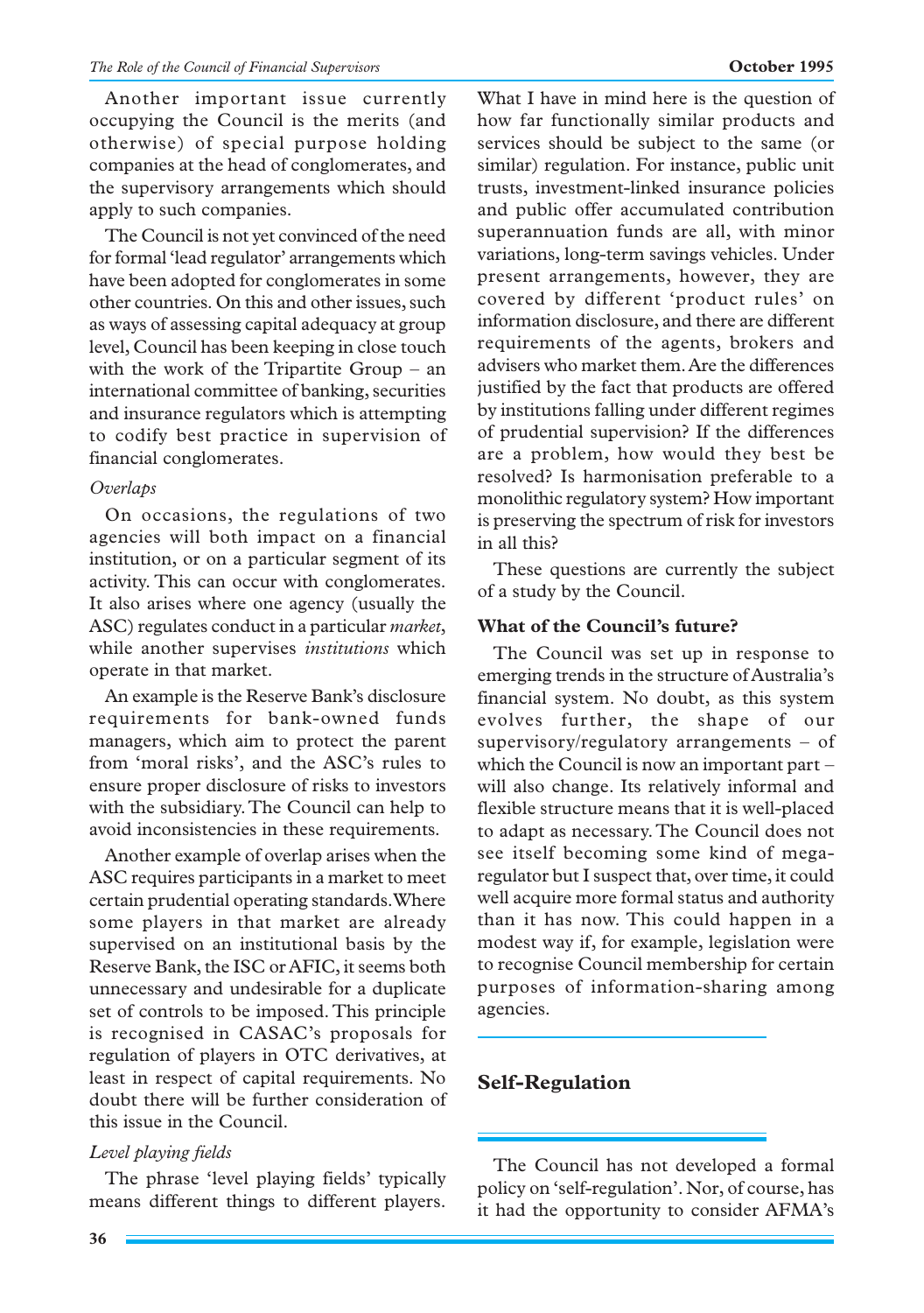proposals which are being unveiled at this Convention. So the following general remarks have a Reserve Bank perspective, but I believe there would be pretty broad agreement with them.

It is important to recognise that 'selfregulation' is a fundamental feature of financial markets in the sense that, whatever official supervision might exist, the *ultimate responsibility* for the prudent and 'ethical' operation of financial institutions always rests firmly with the boards (or their equivalents) and senior managers of those institutions. This principle certainly underlies the Reserve Bank's approach to supervising banks; it is illustrated by the greater attention we are giving to the quality of risk management systems in banks and to the need for boards and senior managers to take a close interest in these. The ISC's recent proposals for guidelines on use of derivatives also rest on this principle.

Equally, there are no pure self-regulatory systems. All participants in all markets are subject to (at least) the constraints of basic corporations legislation and the common law.

What we see in practice is a spectrum of arrangements, with different mixes of official regulation and self-regulation. The challenge is to find the best balance in each case.

Clearly, the general community will always tend to favour official regulation. This stems from innate scepticism that the regulated can effectively 'do the job' on themselves, even with the best of intentions. It means that proponents of self-regulatory schemes will always need to work pretty hard to convince others of their credibility and effectiveness.

Notwithstanding the scepticism, there are clearly areas where self-regulation – or at least a good dash of it – can make an important contribution. One example is in promoting ethical standards of behaviour in markets; such standards are difficult to codify in regulation and can be difficult to enforce in the absence of widespread acceptance by market participants themselves. Guidelines may be more meaningful and more willingly observed if they are put together and 'owned' by the industry.

Another difficult area for official regulators is relatively new markets where rapid change is the order of the day. Hasty attempts to regulate these could be particularly harmful in stifling innovation or creating incentives for avoidance. The more exotic derivatives markets can be seen in this light, and supervisors have consequently tended to focus on encouraging disclosure of more information to markets, and urging participants to develop strong internal systems for risk management.

In today's complex markets any official regulations are likely to be more soundly based if they are developed in consultation with industry, drawing on the technical knowledge and the closer understanding of trends which market participants can bring. Prior consultation does not, of course, guarantee that industry will always agree with regulations. Nor is it intended to; but at least industry views will have been taken into account, and regulation should be more soundly constructed as a result.

The credibility and effectiveness of any type of regulation depends heavily on the mechanisms for monitoring compliance, and exercising discipline when there are breaches.

Self-regulatory arrangements are best suited to *professional markets,* where the players are sophisticated and knowledgeable, and relatively few. Breaches of behaviour codes – or of standards for prudent conduct – should be quickly recognised, and information about them disseminated speedily to others. Business will tend to move away from the unprincipled and unsound. In other words, the market itself acts as a disciplinary force. Fraud and misrepresentation can be dealt with through legal channels because aggrieved parties are likely to be of sufficient substance to access these.

Those sceptics I referred to earlier will usually question the effectiveness of relying solely on market discipline, even with sophisticated players. They will prefer to see this supplemented by some industrysponsored monitoring system, and industrybased mediation to reduce resort to the courts.

Even with well-constructed self-regulation